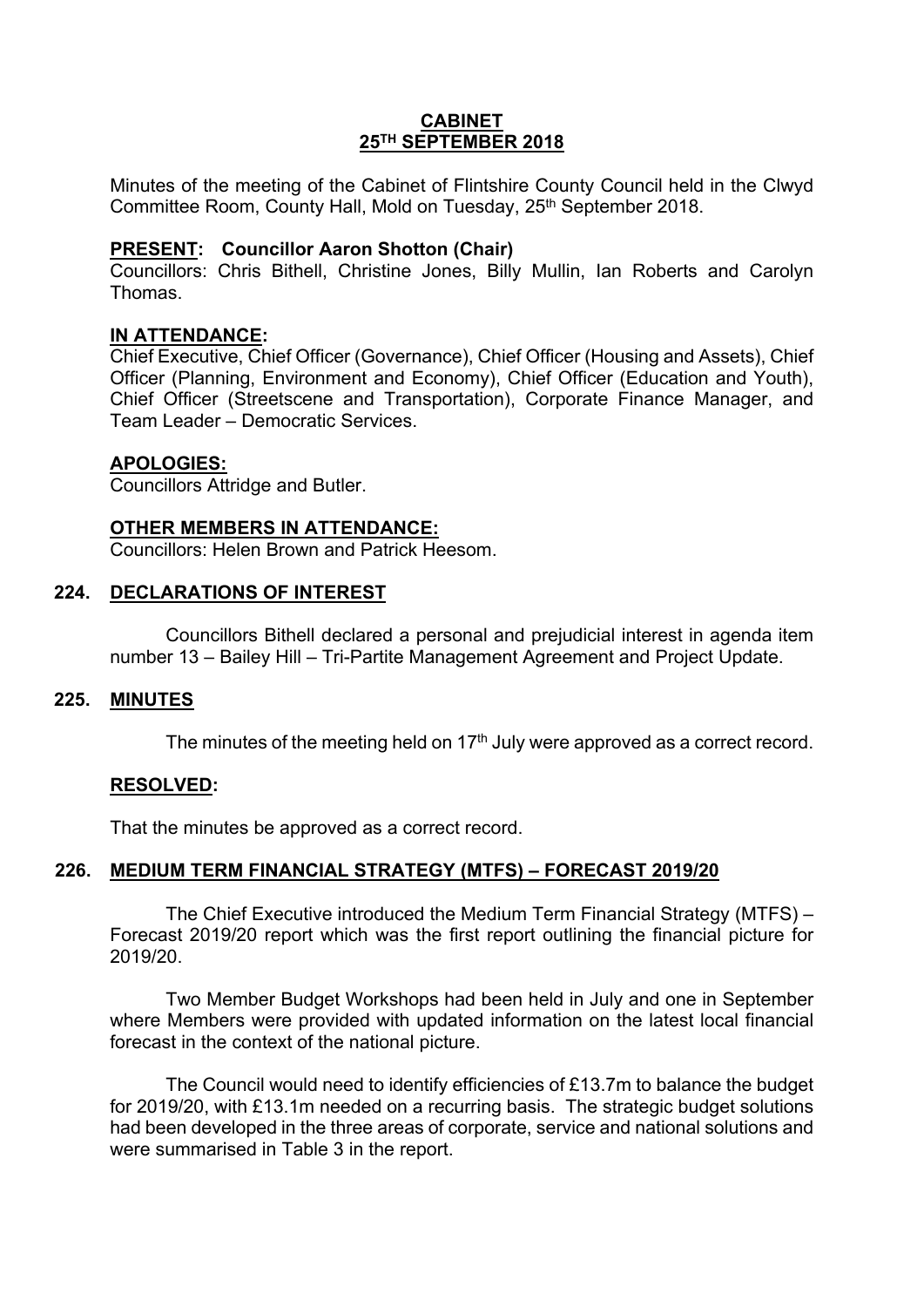The Welsh Local Government Association (WLGA) was working with all 22 Councils in Wales to make the case to Welsh Government (WG) for an uplift in Revenue Support Grant (RSG) to meet critical funding needs. After taking into account efficiencies identified to date, and with an estimated hypothetical Council Tax increase of 4.5%, the Council would need a minimum increase in its RSG of 3%. This could rise to an estimated 4% to be able to meet the anticipated shortfall in funding for the additional teachers' pay award and pension costs.

He emphasised the risks associated to the teachers' pay award which would add a further £1.9m to the forecast, which was not included currently included, as it should be a nationally funded cost pressure. The UK Government had recently announced that there would be some funding available to Wales to meet the costs of the teachers' pay award in 2018/109 and 2019/20, however it was estimated that this would only meet approximately half of the estimated costs. Negotiations were ongoing with WG on the funding of the remaining costs.

In addition, there was a likelihood that teacher pension employer contributions could rise significantly in 2019/20 which would further significantly impact on costs. The rise could be up to 7% which would result in a substantial pressure. A solution to fund the pressure was being looked into by the Local Government Association from 2020/21 however that would leave a potential remaining gap of 7 months where funding would be required.

The Provisional Welsh Local Government Settlement would be received on 9<sup>th</sup> October with the final Settlement on 19<sup>th</sup> December. The date of the Chancellor's Autumn Statement was to be announced but was expected to be in December.

The Corporate Finance Manager provided full details of the information contained within the tables in the report on the projected gap, pressures included in the forecast and strategic budget solutions.

Members expressed their concerns on the risks relating to teachers' pay award and teacher pension employer contributions, commenting that such things should be funded nationally and not locally.

Councillor Shotton commented on the amount of work that had been undertaken to identify the considerable efficiencies over recent years. However, those local solutions were not enough and national ones were needed. He said it would be a failure of UK Government if it did not meet the teachers' pay award in full and he hoped the collective stance of all local authorities would be listened to.

#### **RESOLVED:**

That the detail within the forecast and the range of solutions within scope be noted, and the case to Welsh Government with the latest information be supported.

## **227. SELF-EVALUATION OF LOCAL GOVERNMENT EDUCATION SERVICES**

Councillor Roberts introduced the Self-Evaluation of Local Government Education Services report which had three key purposes. The first was to review the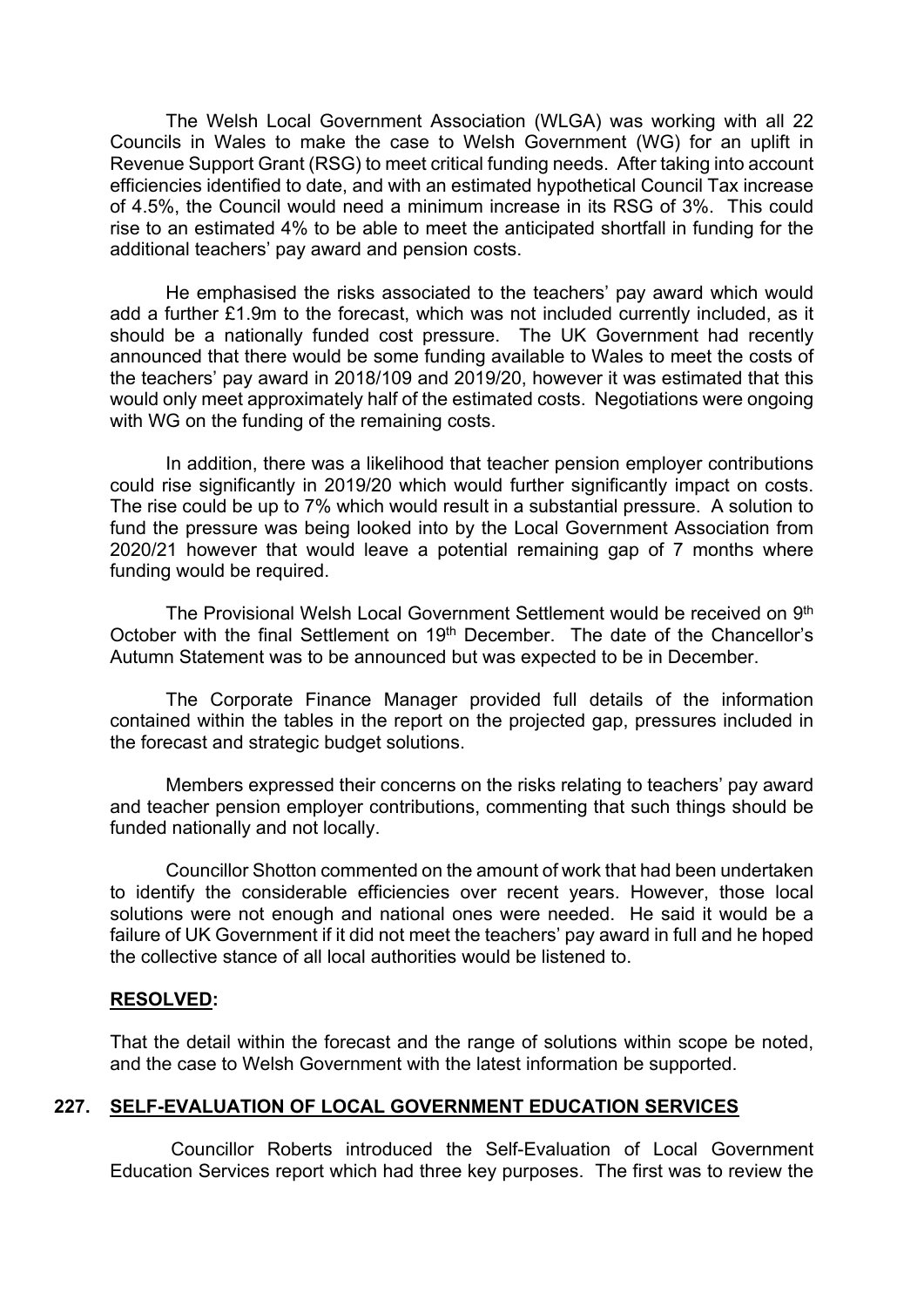process and purpose of self-evaluation and how it was at the core of improving services.

The second was to advise of a new framework issued by Estyn for the inspection of Local Government Education Services and the third was to present the current selfevaluation report, based on the new framework.

The inspection areas in the new framework focussed on outcomes, quality of education services; and leadership and management. Judgement would be made on a four point scale: excellent; good; adequate and needs improvement; and unsatisfactory and needs urgent improvement.

The Chief Officer (Education and Youth) said Estyn defined self-evaluation as a process and not a one off event, based on the following three questions:

- How well are we doing and what impact are our services having?
- How do we know?
- How can we improve things further?

Self-evaluation should be continuous and an embedded part of the work of the Council. It would be a cycle that would include planning for improvement, undertaking improvement activity, monitoring the actions taken and evaluating the impact they had.

From September 2017 all local authorities in Wales would be inspected over the following five years with one local authority per region per annual cycle, receiving eight weeks' notice of the inspection. Two to three weeks prior to the inspection, the team would make a preliminary visit to the local authority to meet with a range of stakeholders to gather evidence to support the development of their lines of enquiry.

Flintshire County Council benefitted from highly effective leadership at all levels of the organisation, with strong corporate support for the Education and Youth portfolio. This was evidenced in the Council Improvement Plan and other strategic documents.

The Chief Executive thanked the Chief Officer and her team for the work undertaken on this, which was an objective and fair assessment.

## **RESOLVED:**

- (a) That the new Estyn framework for the inspection of education services within the Local Authorities in Wales be noted; and
- (b) That the Self-Evaluation Report of Education Services in Flintshire be approved.

## **228. DRAFT RIGHTS OF WAY IMPROVEMENT PLAN 2018-2028**

Councillor Thomas introduced the Draft Rights of Way Improvement Plan 2018- 2028 report which assessed the 2018 network and evaluated progress made since 2008. The current policy was examined, priority areas identified and a new style Statement of Action put forward.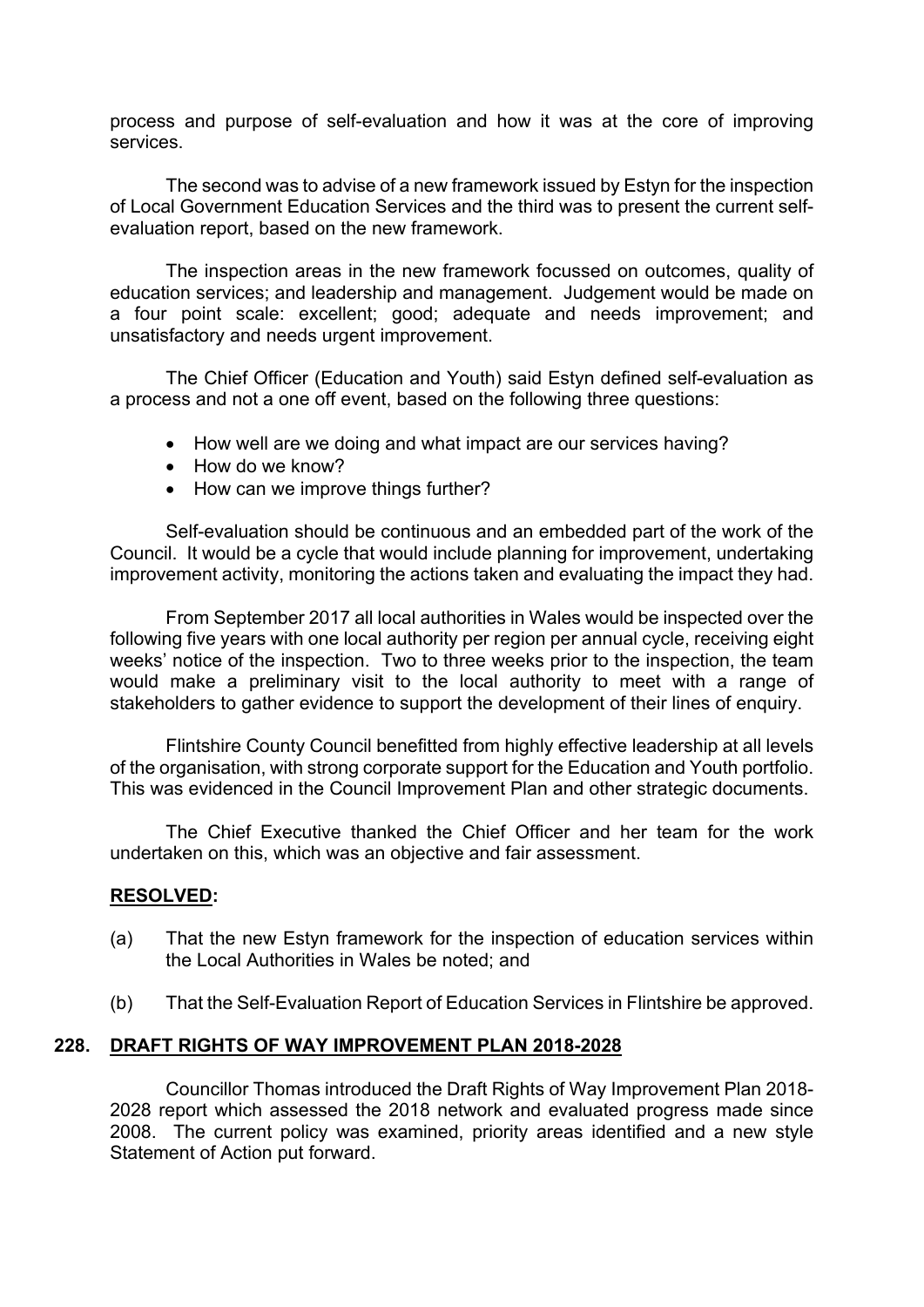Of the 22 identified tasks identified, seven had been completed or made substantial progress. Seven had made little or no progress and eight had made partial progress.

The public rights of way network in 2018 consisted of approximately 1800 individual public paths. A strategic overview of the network was carried out with reference to relevant legislation, strategies and documents at national and county level. The findings from the review of the consultation responses, the desk review of relevant strategies and plans, and the evaluation of the current condition of the network were outlined in full in the report.

Opportunities identified in the Statement of Action were also outlined in the report. A Policy and Procedure booklet had been developed and would be made available to users of the network and to landowners. This would ensure that there was widespread understanding and transparency on what the authority did and how it did it.

A statutory three month consultation would be held on the draft.

## **RESOLVED:**

- (a) That the draft Rights of Way Improvement Plan and Policy & Procedures booklet be noted; and
- (b) That the Plan and Policy booklet be released for the statutory three month public consultation period.

## **229. STRATEGIC HOUSING AND REGENERATION PROGRAMME (SHARP)**

The Chief Officer (Housing and Assets) introduced the Strategic Housing and Regeneration Programme (SHARP) report which provided details on the number of both Social and Affordable Rent properties completed and proposed schemes, together with a general update on progress and performance against key performance indicators.

The report also provided details of changes in housing need since SHARP was first implemented and the rationale for reviewing and revising the tenure split of the properties to be delivered for the remainder of the programme. Separate future funding streams available to the SHARP for the development of both Social Rented and Affordable Rented properties by the Council and North East Wales (NEW) Homes were also identified.

Phases 1 and 2 of the SHARP had all been completed with construction work on the former Melrose Centre, Shotton, scheduled for completion in November 2018. Construction work on Phase 3 sites would commence in September and Maes Gwern, Mold; Llys Dewi, Penyffordd, Holywell; and the former Council Depot, Dobshill.

Due to policy changes around Welfare Reform which had taken place since the initial planning of the SHARP new build delivery, the Council was seeing a shift in the type of demand of property size compared to what had been provided previously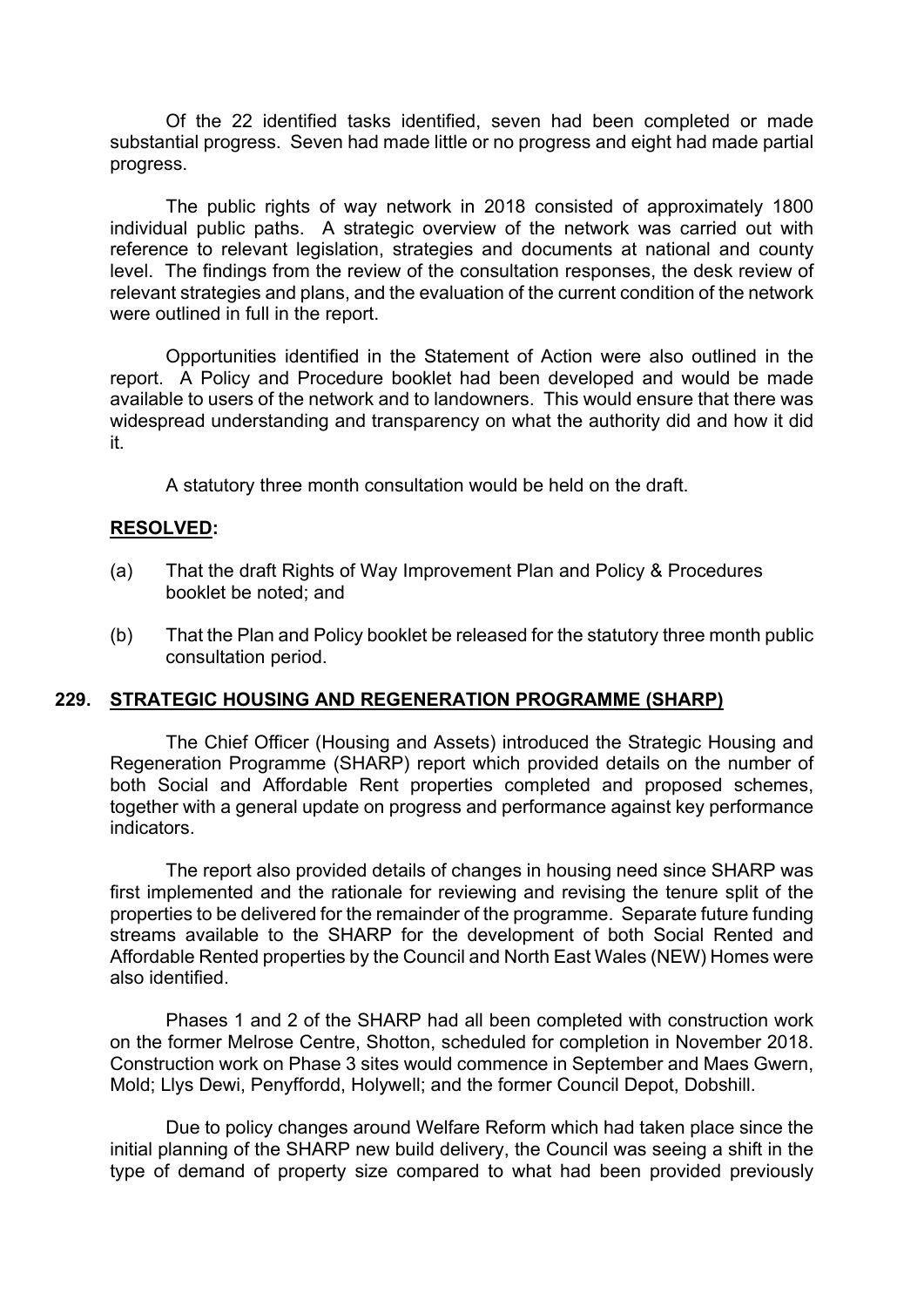through social housing. This was resulting in a significant demand for properties that were not readily available in the social housing stock or the private rented sector, increasing the waiting times and numbers on the housing register, as well as having an impact on the number of people presenting as homeless to the Council.

The plans for schemes within the next phase of the programme for both Social Rented Properties and Affordable Rent Properties were outlined in the report. If all of those schemes proved viable to move forward to construction phase, they would deliver a further 135 units. Given the increasing demand for Social Rented Housing on the Single Access Route to Housing (SARTH) register, it was proposed that the original tenure split of 200 Council Social Rented properties and 300 Affordable Rent properties be reviewed to reflect the housing need data as follows:

| <b>Tenure</b>                                                           | Original<br>Target No.<br>of Units | Number of<br><b>Completed</b><br><b>Council</b><br><b>Approved</b> | <b>Projected</b><br>Number of<br><b>Additional</b><br><b>Units</b> | <b>Projected</b><br><b>Total</b><br>Number of<br><b>Properties</b> | <b>Variance</b><br>from<br>Original<br><b>Target</b> |
|-------------------------------------------------------------------------|------------------------------------|--------------------------------------------------------------------|--------------------------------------------------------------------|--------------------------------------------------------------------|------------------------------------------------------|
| <b>Council</b><br><b>Social Rent</b>                                    | 200                                | 173                                                                | 134                                                                | 307                                                                | $+107$                                               |
| <b>Affordable</b><br><b>Rent</b><br>and<br>Lo-Cost<br>Home<br>Ownership | 300                                | 120                                                                | 11                                                                 | 131                                                                | $-169$                                               |
| <b>Total</b>                                                            | 500                                | 293                                                                | 135                                                                | 428                                                                | $-72$                                                |

As good practice the Council had undertaken a review of the arrangements in place to ensure the processes and agreement was being adhered to, and also continued to reflect Value for Money, together with any recommendations for lessons learnt or areas to be further reviewed and improvements made. The Council was already acting upon the key recommendations which had emerged from the final report received and details were provided in the Cabinet report.

Details were provided on the future funding for SHARP, the Affordable Homes Grant and the Housing Revenue Account borrowing cap.

Councillor Shotton welcomed the report and the review of the tenure mix to better meet demand. Councillor Bithell concurred with that but said he was disappointed that more local people were not employed through the SHARP. The Chief Officer explained that there had been a shortage of skilled local labour which were either available or had the necessary capacity to work on the SHARP. However, whilst the performance did not meet the target for local SME spend and labour within Flintshire, when considering the monitored target for the locality area, which was within a 40 mile radius, there was a significant improvement and the target had been exceeded. He also provided details of the Building Futures Programme delivered by Wates in partnership with Communities First. The programme was designed to give local people a career kick-start in construction and bridge the gap to employment.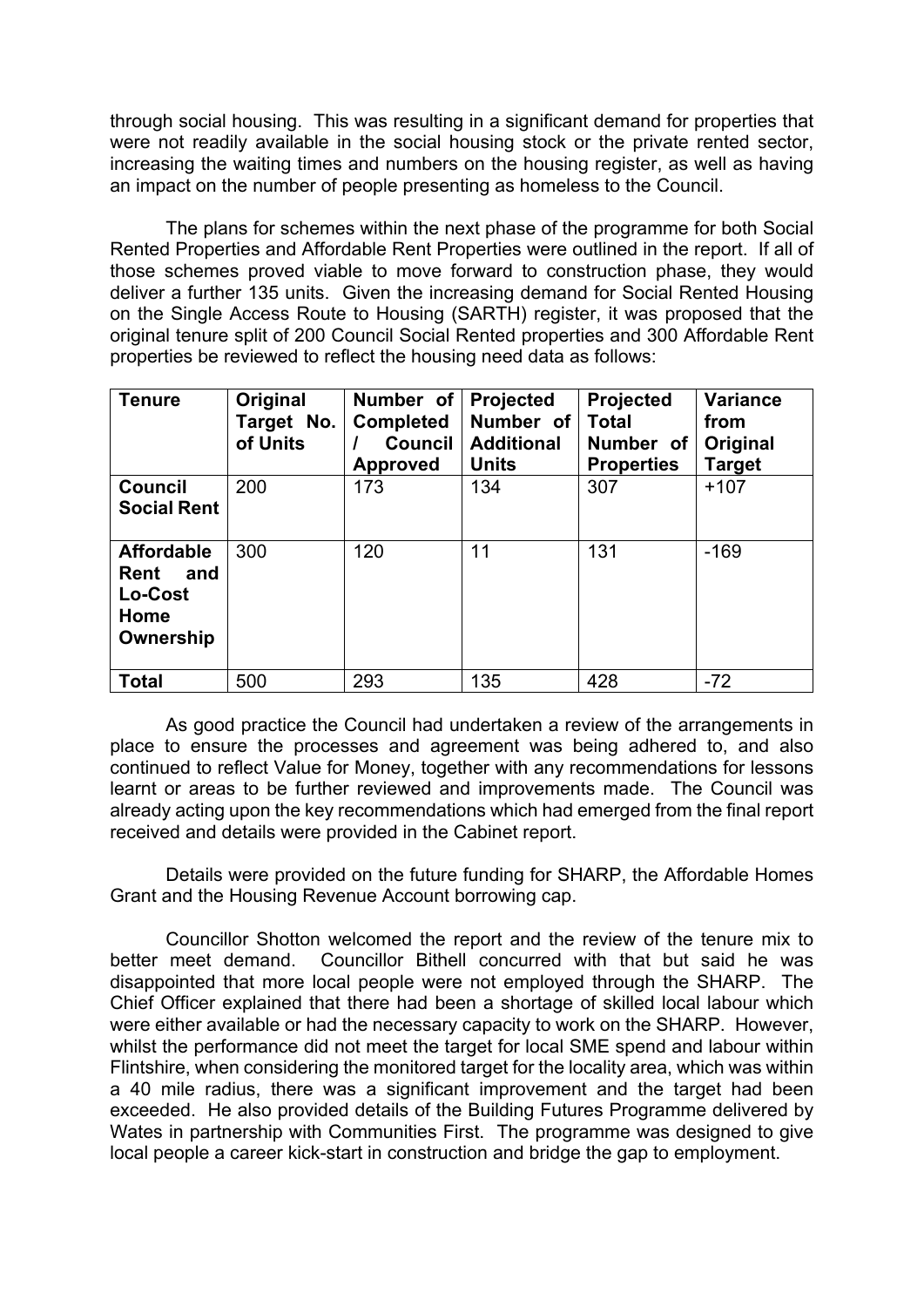Councillor Shotton suggested a future item for a Cabinet agenda based on the effectiveness of the Building Futures Programme.

### **RESOLVED:**

- (a) That the rationale for changing tenure mix for the SHARP to a proposed 303 Social Rented (HRA) and 197 Affordable Rent and Shared Equity properties (subject to detailed scheme feasibility, appraisal works and increased borrowing capacity) be approved; and
- (b) That the implementation of the Review Report recommendations be approved.

## **230. SINGLE ACCESS ROUTE TO HOUSING (SARTH)**

The Chief Officer (Housing and Assets) introduced the Single Access Route to Housing (SARTH) report and explained SARTH was a partnership project between all the major social landlords in North East Wales, covering the local authority areas of Conwy County Borough, Denbighshire and Flintshire.

The Council managed the housing register on behalf of Denbighshire County Council which included the housing solutions triage as well as managing the social housing register. Demand for the social housing register had grown over the past three years and was putting increasing pressure on the management of the register and leading to increased wait times for properties.

A review of the policy to reflect legislation changes was carried out in 2017. It also allowed any issues raised to be addressed and to develop the policy into a more user friendly document. A review of issues raised at an operational panel and steering group established that there were no significant changes required to any of the key principles of the policy. However, the opportunity was taken to develop a document that was easier to read and understand. The three main sections within the policy were: policy statement; the banding scheme; and allocation of properties.

A key area of work was the need to develop updated and more comprehensive operational guidance and procedure documents that sat beneath the policy for staff involved in the management of the register and housing allocations. A robust implementation process was being rolled out providing small group training sessions for all staff that had any part in managing the register or making allocations. This was mandatory training which would improve consistency, ownership and engagement across the teams.

Councillor Shotton welcomed the report and the training that was to be rolled out to staff to ensure a consistent approach.

#### **RESOLVED:**

- (a) That the management of the Single Access Route to Housing (SARTH) policy in Flintshire continue to be supported; and
- (b) That the updated policy document be supported.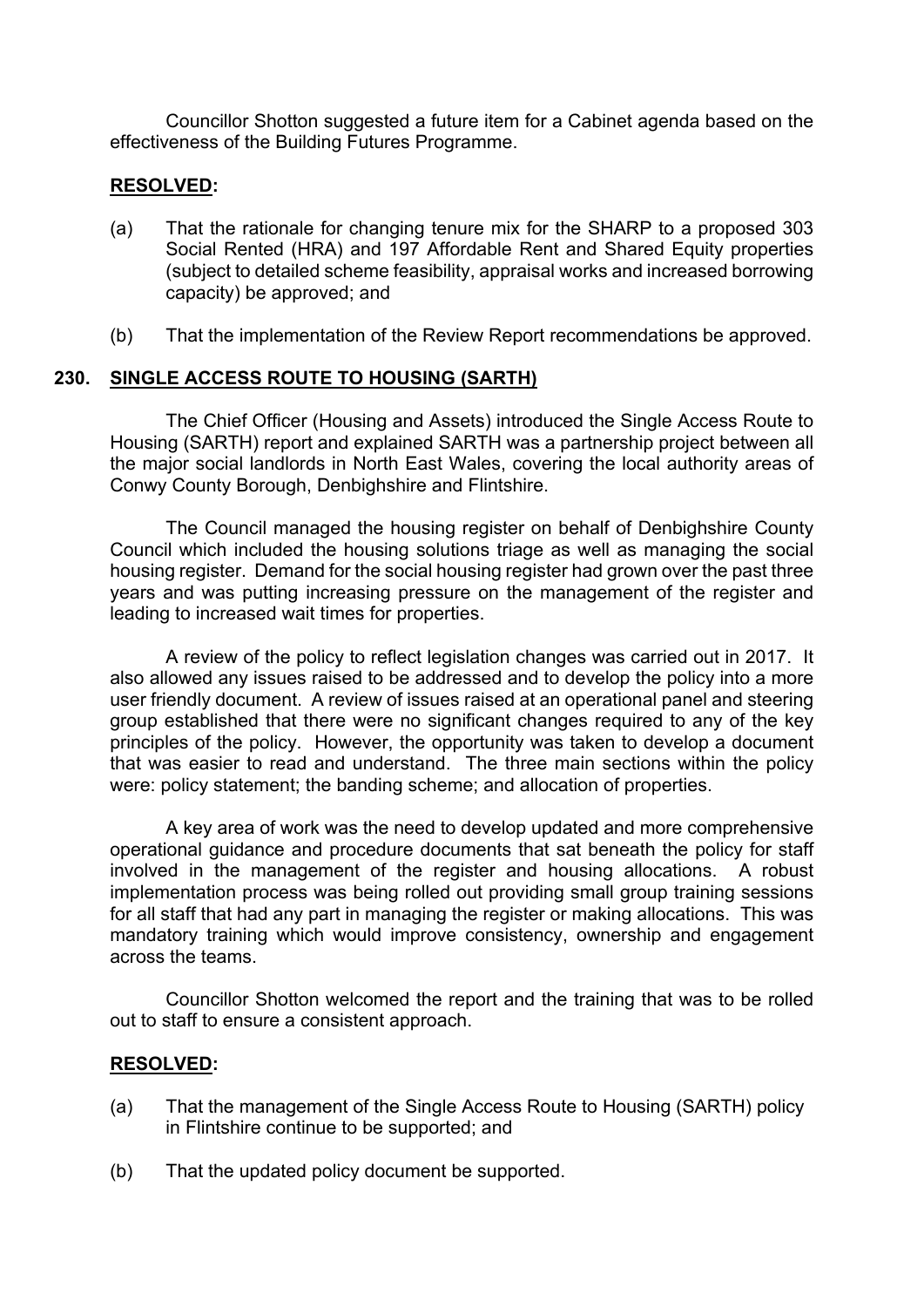#### **231. PHASE 2 SPEED LIMIT REVIEW UPDATE**

Councillor Thomas introduced the Phase 2 Speed Limit Review Update report which provided an update on the progress made to date as well as providing details of a number of legal challenges against the proposed process, which had since been overcome.

The report provided information on the revised timelines associated with the progression of a Single Consolidated Order covering the entire highway network, whilst also clarifying proposals to expedite those Member requests that were supported by the Department for Transport (DfE) criteria.

A system of approved templates had been developed which had enabled the completion of a 'Single Order' for which all speed limits were to be advertised. This had streamlined the previous over complicated procedure standardising the order writing process for any given eventuality.

The Chief Officer (Streetscene and Transportation) explained the complex nature of the concerns regarding the objections to the consolidated speed limit order which fell into two categories (1) those that were 30mph by default of a system of Street Lighting for which an Order was not required or those 30mps speed limits that did not possess a system of street lighting for which and Order would be required; and (2) National speed limit roads with lighting which required an order to remove the default 30mph.

Details were provided on the legal challenges that had been made which had delayed the process, details of which were in the report. The Chief Officer referred to a number of comments had been made at the recent Environment Overview and Scrutiny Committee on the members of the public who had objected to many of the speed limits in the County, despite many of the roads not being in the area where they resided. He said the objectors cared passionately about speed limits in the County and shared a motive to ensure the appropriate speed limits were in place on every road, so as to not undermine the validity of speed limits everywhere. Their role was to protect that and the criteria that the speeds limits were based on, and he thanked them for their involvement and stated that the Council were indeed lucky to have such people who gave their own time to ensure the proposals were correct.

Appended to the report was a matrix which detailed local Member speed limit requests. On those that were supported by DfT criteria, it was proposed to expedite the advertisement of the 15 proposed speed limits in November 2018 with the exception of the A5119 Northop Road, Flint Mountain for which had been prioritised for advertisement in September 2018 due to an increasing number of accidents.

Councillor Shotton welcomed the report and thanked the Chief Officer and his team for the work undertaken for the safety of people on the roads in the future.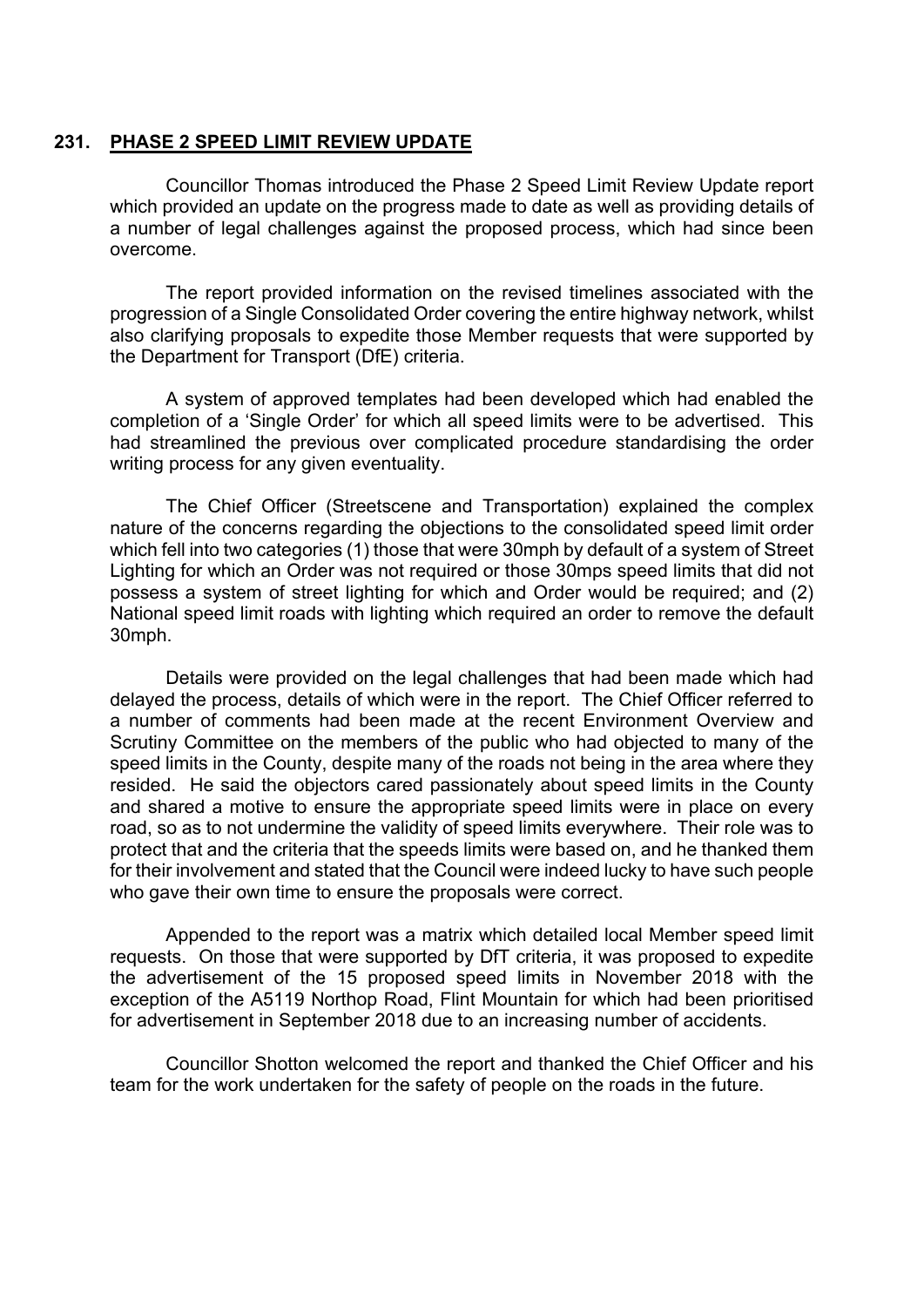# **RESOLVED:**

- (a) That the progress made to date be noted and both the legal challenges and subsequent changes in approach, which have led to a delay in the process, be acknowledged; and
- (b) That the amended legal process in order to progress the delivery of a Single Consolidated Order be supported.

## **232. SUSTAINABLE DRAINAGE (SuDS) APPROVAL BODY (SAB)**

Councillor Bithell introduced the Sustainable Drainage (SuDS Approval Body (SAB) report which highlighted that the implementation of Schedule 3 of the Flood and Water Management Act 2010 had a start date of 7<sup>th</sup> January 2019. From this date Flintshire County Council would be required to undertake the role of a 'Sustainable Drainage (SuDS) Approving Body' (SAB).

Under the statutory function the SAB was required to undertake a technical review and approval of surface water management systems serving new developments to ensure compliance with new mandatory National Standards. Those affected by the change would include developers and their designers, consulting engineers, local authority planners, highways and drainage engineers, statutory consultees and those responsible for green space management.

The Chief Officer (Planning, Environment and Economy) explained that the SAB would be an independent body within the local authority. Whilst the process would be separate from the planning application function a lack of adequate integration between the two could lead to the conflicting scenarios of a SAB approval not being granted where planning permission had been, or vice versa.

The full extent of the risk of not having a functioning SAB on 7<sup>th</sup> January 2019 remained largely unknown and would be likely to leave the Authority open to legal challenges and appeals from developers with associated cost implications. It was therefore recommended that a letter be sent to the relevant Cabinet Secretary to seek an extension to the implementation date.

Members expressed their concerns on the risks outlined in the report and supported the request for an extension to the implementation date. The Chief Officer said he had no objections to the principle of the SAB, but more details were needed. He responded to a comment on capacity and said that a fee was generated for each scheme. He would share the letter to the Cabinet Secretary with other local authorities to encourage common support.

#### **RESOLVED:**

(a) That approval be given to establish the SuDS Approving Body (SAB) to undertake this new statutory function upon commencement of Schedule 3 of the Flood and Water Management Act on 7<sup>th</sup> January 2019, and authority is delegated to the Chief Officer (Planning, Environment and Economy) to issue decisions in respect of applications for approval made to the SAB;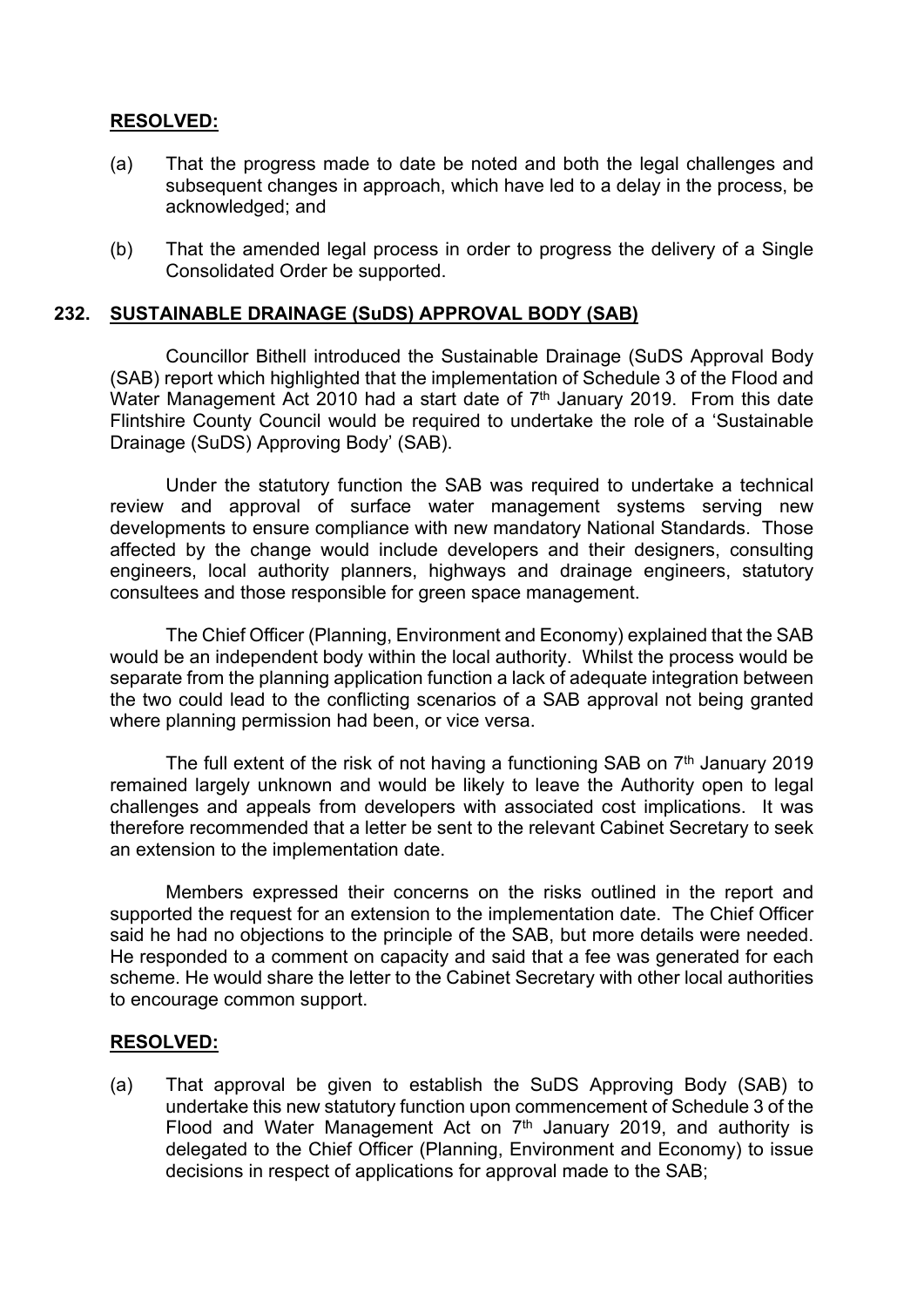- (b) That a letter is sent to the relevant Cabinet Secretary to seek an extension to the implementation date and to properly resource Local Authorities to enable them to successfully plan and implement effective SABs;
- (c) That the letter is circulated widely amongst other Local Authorities to encourage common support for such an extension of time; and
- (d) That a Member and Officer seminar/workshop is undertaken in addition to a Developer Forum to raise awareness of the upcoming changes.

## **233. REVENUE BUDGET MONITORING 2018/19 (MONTH 4)**

The Corporate Finance Manager introduced the Revenue Budget Monitoring 2018/19 (Month 4) report which provided the latest revenue budget monitoring position for 2018/19 for the Council Fund and the Housing Revenue Account. It was the first full detailed monitoring report for the new financial year and presented the position, based on actual income and expenditure, as at Month 4 of the financial year. It projected how the budget would stand at the close of the financial year if all things remained unchanged.

The projected year end position, without new actions to reduce cost pressures and/or improve the financial return on efficiency planning and cost control, was:

## **Council Fund:**

- An operating deficit of £0.660m (the actual net in-year expenditure forecast showed a £2.680m surplus once the positive impact of a £1.400m contribution due to the agreed change to the accounting policy for Minimum Revenue Provision (MRP) and receipt of a VAT rebate for £1.940m were included, noting that both sums were recommended for allocation to the Contingency Reserve to support the Medium Term Financial Strategy); and
- A projected contingency reserve balance as at 31st March 2019 of £8.145m

## **Housing Revenue Account**

- Net in-year revenue expenditure forecast to be £0.007m higher than budget; and
- A projected closing balance as at 31st March 2019 of £1.165m

The report covered the Council Fund projected position; projected position by portfolio; tracking of in-year risks and emerging issues; National Joint Council (NJC) pay award; out of county placements; achievement of planned in-year efficiencies; other tracked risks; income; recycling income; schools pressures; other in-year issues; reserves and balances; earmarked reserves; and carbon reduction commitment.

The Chief Executive added that the risks on teachers' pay award and pension contributions, as reported at agenda item number 4, would be included in the next budget monitoring report.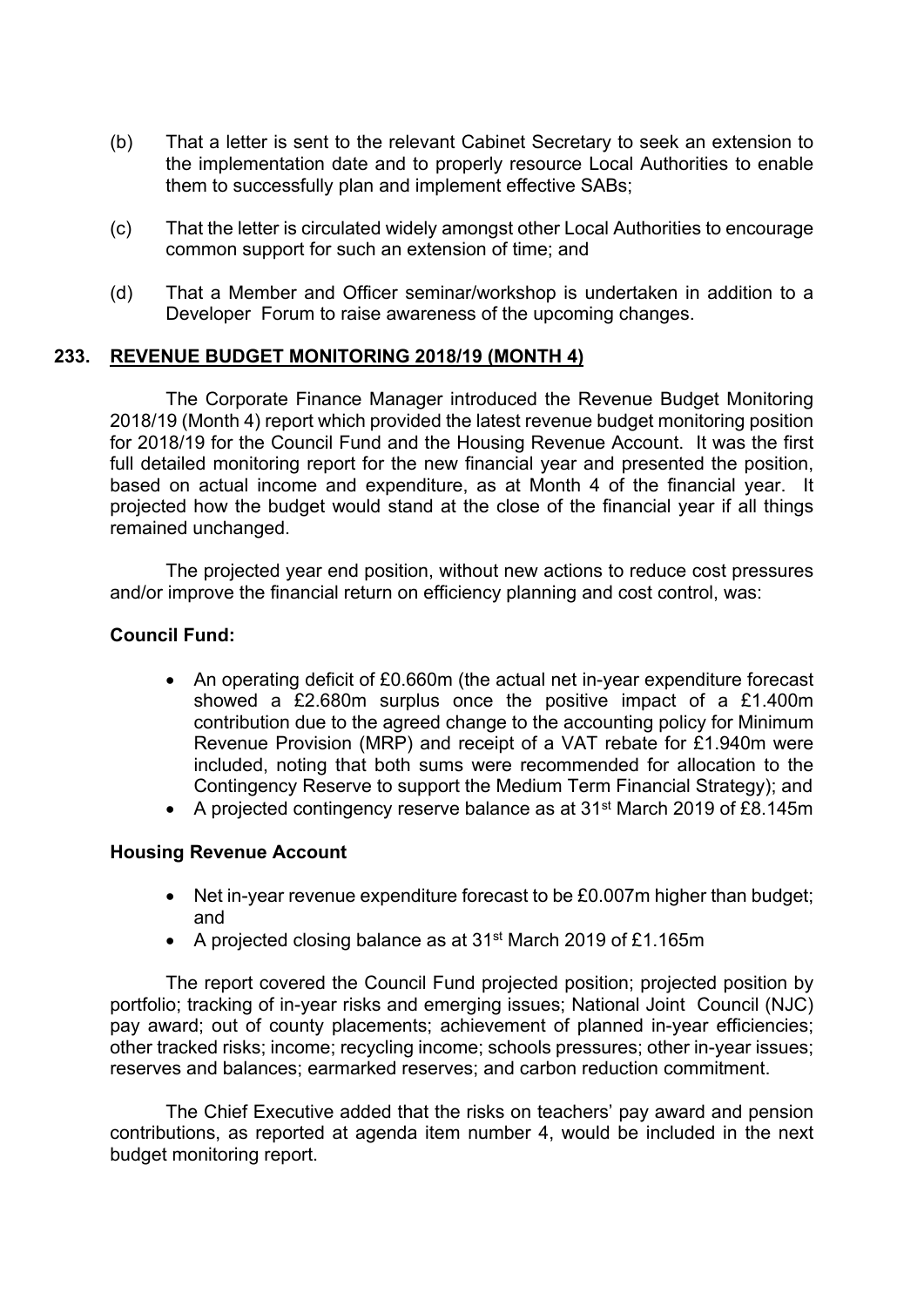# **RESOLVED:**

- (a) That the overall report and projected Council Fund contingency sum as at  $31<sup>st</sup>$ March 2019 be noted;
- (b) That the projected final level of balances on the Housing Revenue Account be noted;
- (c) That an allocation of £1.084m from the Contingency Reserve be approved to meet the additional budget pressure in 2018/19 for the agreed pay award over and above the 1% included in the Council Fund budget for 2018/19;
- (d) That an allocation of £0.100m from the Contingency Reserve for the ongoing resourcing of the Victim Contact Team within Social Services be approved;
- (e) That a transfer to the Contingency Reserve for the amount of £1.400m recovered from the change in accounting policy for the Minimum Revenue Provision be approved;
- (f) That a transfer to the Contingency Reserve for an amount of £1.940m due to the amount received from the VAT rebate be approved;
- (g) That the earmarking of £0.296m from the Carbon Reduction Commitment budget for consideration of funding costs associated with the solar farm project agreed at Cabinet in July be approved.

## **234. CAPITAL PROGRAMME 2018/19 (MONTH 4)**

The Corporate Finance Manager introduced the Capital Programme 2018/19 (Month 4) report which summarised the changes made to the Capital Programme 2018/19 since it was set in February 2018 to the end of Month 4 (July 2018), along with expenditure to date and projected outturn.

The Capital Programme had seen a net increase of £16.125m during the period, which was comprised of:

- Net increases in the programme of £8.420m (CF £9.676m, HRA (£1.256m)); and
- Introduction of Carry Forward from 2017/18 of £7.705m.

Actual expenditure was £13.728m

The final outturn for 2017/18 was a minor funding deficit of £0.068. There had been a small number of capital receipts in year which, together with a projected shortfall of £8.216 in the Capital Programme 2018/19 to 2020/21 and a request for an additional allocation of £0.500 towards the relocation of services to Unity House, put the current funding deficit, for the 3 year period, at £8.719. This was in advance of any capital receipts or other funding being released.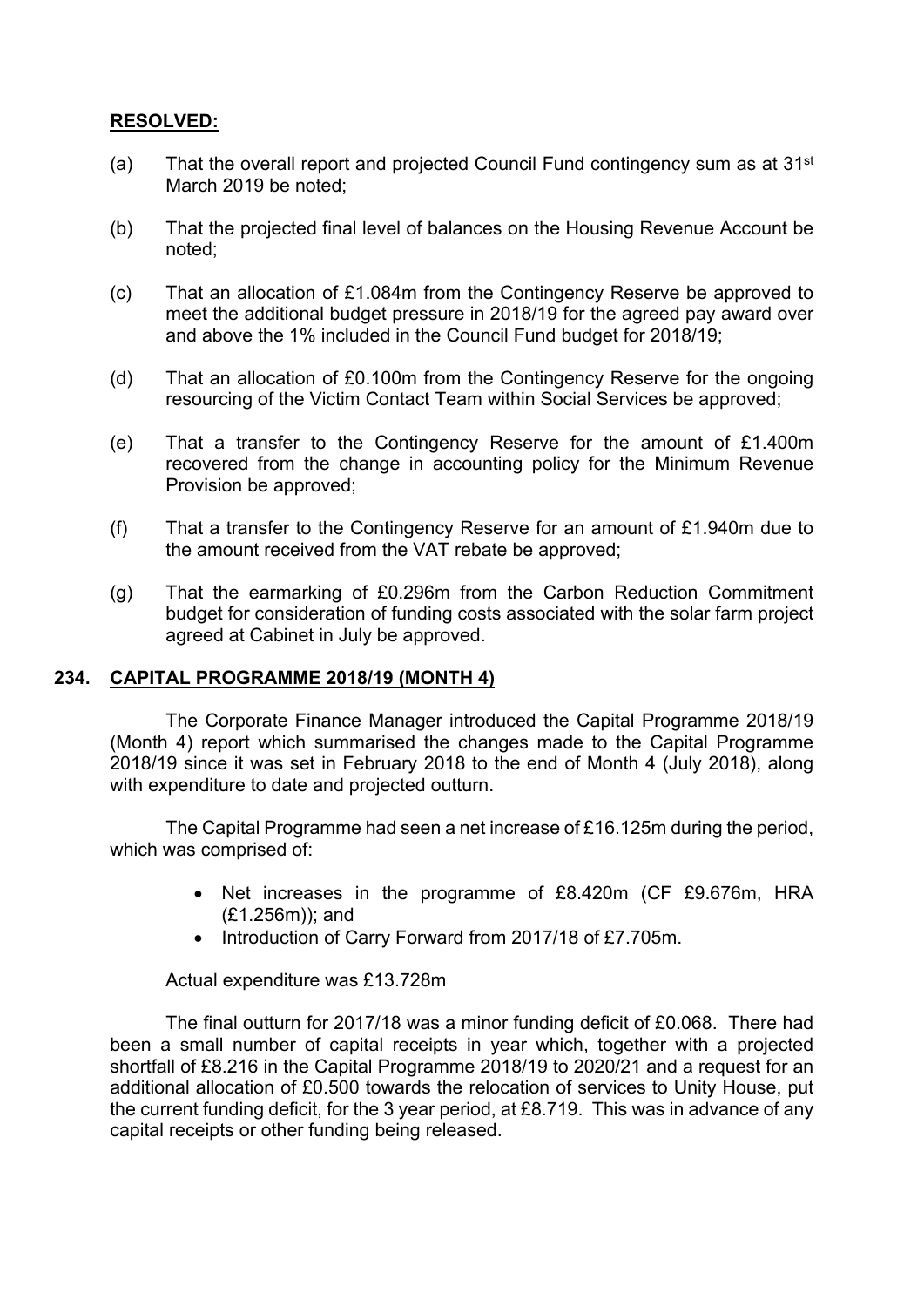The Chief Executive added that the report had been submitted to Corporate Resources Overview and Scrutiny Committee the previous week where no challenges were made.

## **RESOLVED:**

- (a) That the overall report be approved;
- (b) That the carry forward adjustment set out in the report be approved; and
- (c) That the additional allocation of £0.500m for the relocation of services to Unity House be approved.

# **235. BAILEY HILL – TRI-PARTITE MANAGEMENT AGREEMENT AND PROJECT UPDATE**

Councillor Bithell, having earlier declared a personal and prejudicial interest, left the room during the debate on this item.

Councillor Thomas introduced the Bailey Hill – Tri-Partite Management Agreement and Project Update report which provided the background to the agreement, the delivery of the project over the next three years and the Council's position and liabilities.

The approved elements of the Bailey Hill project were outlined in the report alongside the project funding breakdown. She paid tribute to the previous Chief Officer, Ian Bancroft, for his work on this project. The Chief Officer (Planning, Environment and Economy), concurred with the comments of the Cabinet Member and said the work undertaken had resulted in the successful application and a grant of £963,700.

## **RESOLVED:**

- (a) That delegated authority to enter into a grant agreement with the Heritage Lottery Fund for £963,700m be approved;
- (b) That delegated authority to progress the Bailey Hill Project with authority to spend (funding from HLF) and Tourism Amenity Investment Support (TAIS) be approved, and authority to procure lead consultant and subsequent contractors.
- (c) That a legal agreement be entered into for the development and management of Bailey Hill with Mold Town Council and the Friends of Bailey Hill and to have delegated authority to facilitate minor changes to the document.

# **236. CAPITAL WORKS – PROCUREMENT OF WELSH HOUSING QUALITY STANDARD (WHQS) KITCHEN AND BATHROOM PROGRAMME FOR INTERNAL WORKS**

The Chief Officer (Housing and Assets) introduced the Capital Works – Procurement of Welsh Housing Quality Standard (WHQS) Kitchen and Bathroom